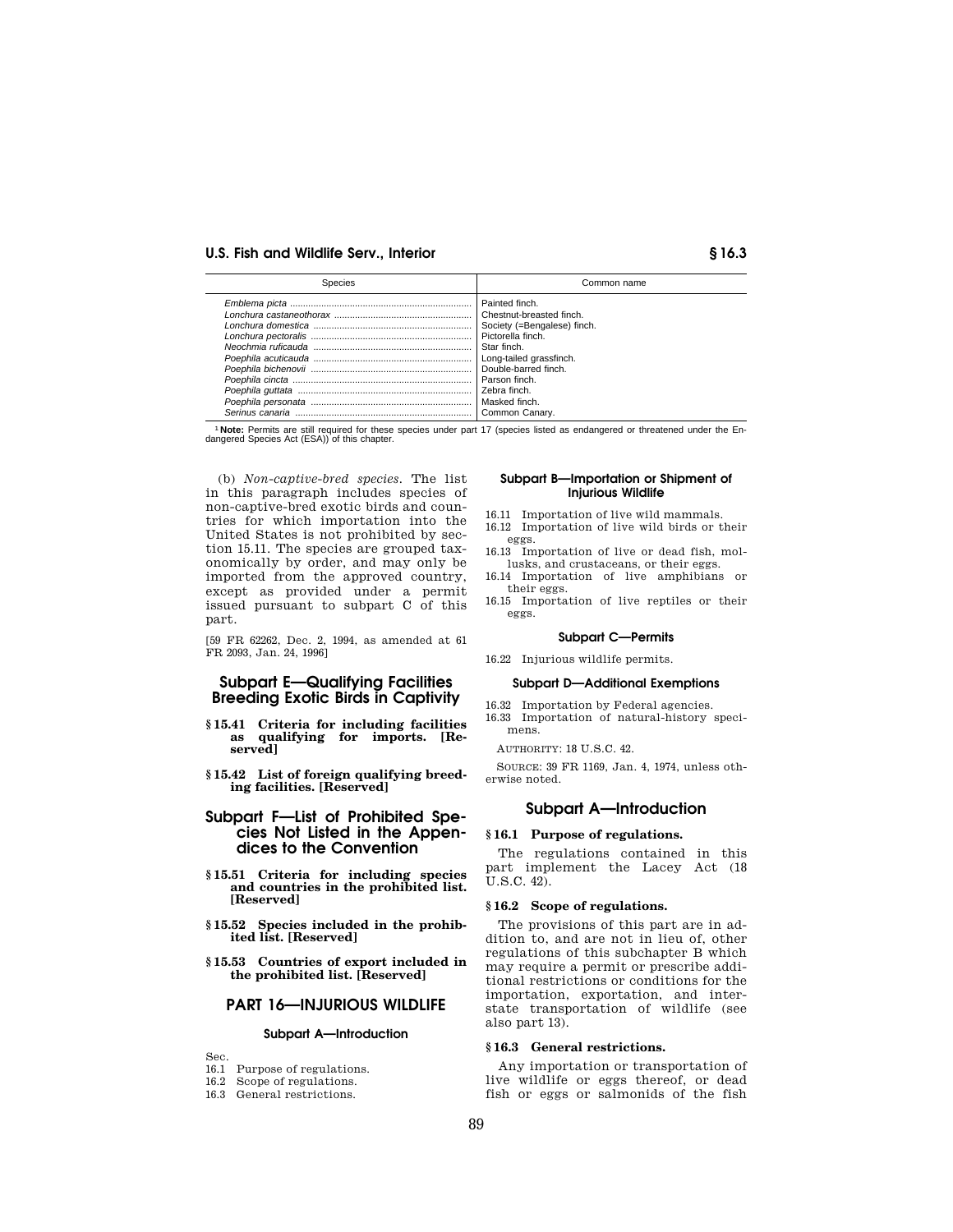family Salmonidae into the United States or its territories or possessions is deemed to be injurious or potentially injurious to the health and welfare of human beings, to the interest of forestry, agriculture, and horticulture, and to the welfare and survival of the wildlife or wildlife resources of the United States; and any such importation into or the transportation of live wildlife or eggs thereof between the continental United States, the District of Columbia, Hawaii, the Commonwealth of Puerto Rico, or any territory or possession of the United States by any means whatsoever, is prohibited except for certain purposes and under certain conditions as hereinafter provided in this part: *Provided,* That the provisions of this section shall not apply to psittacine birds (see also §§ 16.32 and 16.33 for other exemptions).

# **Subpart B—Importation or Shipment of Injurious Wildlife**

## **§ 16.11 Importation of live wild mammals.**

(a) The importation, transportation, or acquisition is prohibited of live specimens of: (1) Any species of socalled ''flying fox'' or fruit bat of the genus *Pteropus;* (2) any species of mongoose or meerkat of the genera *Atilax, Cynictis, Helogale, Herpestes, Ichneumia,* Mungos, and *Suricata;* (3) any species of European rabbit of the genus *Oryctolagus;* (4) any species of Indian wild dog, red dog, or dhole of the genus *Cuon;* (5) any species of multimammate rat or mouse of the genus *Mastomys;* and (6) any raccoon dog, *Nyctereutes procyonoides: Provided,* that the Director shall issue permits authorizing the importation, transportation, and possession of such mammals under the terms and conditions set forth in § 16.22.

(b) Upon the filing of a written declaration with the District Director of Customs at the port of entry as required under § 14.61, all other species of live wild mammals may be imported, transported, and possessed in captivity, without a permit, for scientific, medical, educational, exhibition, or propagating purposes, but no such live wild mammals or any progeny thereof may be released into the wild except by the

State wildlife conservation agency having jurisdiction over the area of release or by persons having prior written permission for release from such agency: *Provided,* That the provisions of this paragraph shall not apply to live game mammals from Mexico, the importation of which is governed by regulations under part 14 of this chapter.

[39 FR 1169, Jan. 4, 1974, as amended at 47 FR 56362, Dec. 16, 1982]

## **§ 16.12 Importation of live wild birds or their eggs.**

(a) The importation, transportation, or acquisition is prohibited of any live specimen or egg of (1) the species of socalled ''pink starling'' or ''rosy pastor'' Sturnus roseus; (2) the species of dioch (including the subspecies black-fronted, red-billed, or Sudan dioch) Quelea quelea; (3) any species of Java sparrow, Padda oryzivora; (4) the species of redwhiskered bul-bul, Pycnonotus jocosus: *Provided,* That the Director shall issue permits authorizing the importation, transportation, and possession of such live birds under the terms and conditions set forth in § 16.22.

(b) Upon the filing of a written declaration with the District Director of Customs at the port of entry as required under § 14.61, all species of live wild game, birds may be imported, transported, and possessed in captivity, without a permit, for scientific, medical, educational, exhibition, or propagating purposes, and the eggs of such birds may be imported, transported, and possessed, without a permit, for propagating or scientific collection purposes, but no such live wild game birds or any progeny thereof may be released into the wild except by the State wildlife conservation agency having jurisdiction over the area of release or by persons having prior written permission for release from such agency.

(c) Upon the filing of a written declaration with the District Director of Customs at the port of entry as required under § 14.61, all species of live, wild nongame birds (other than those listed in paragraph (a) of this section) may be imported, transported, and possessed in captivity, without a permit,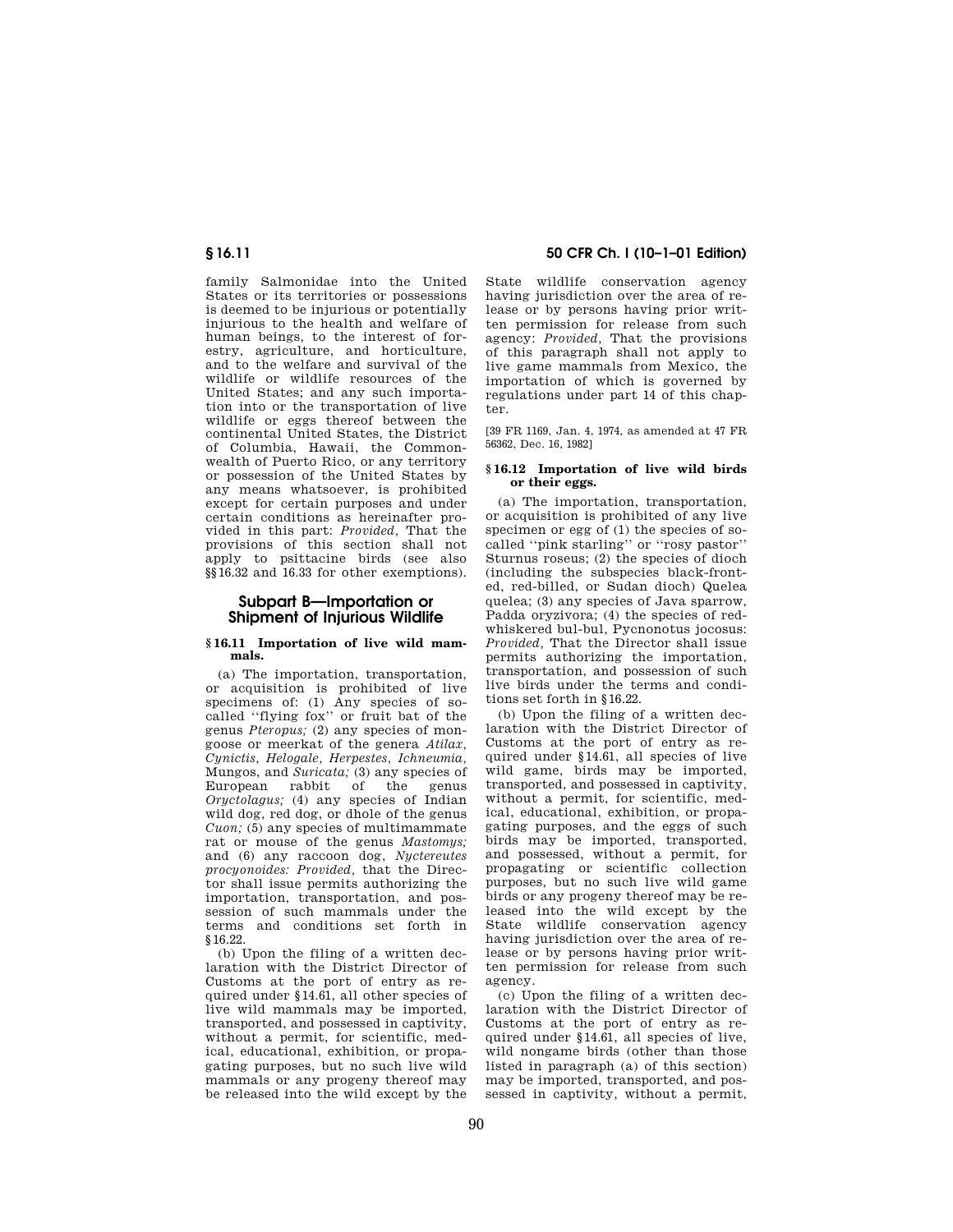for scientific, medical, educational, exhibition, or propagating purposes, but no such live, wild nongame birds or any progeny thereof may be released into the wild except by or under the direction of State wildlife conservation agencies when such agencies have received prior written permission from the Director for such release: *Provided,* That the provisions of this paragraph shall not apply to live bald and golden eagles or to live migratory birds, the importation of which is governed by regulations under parts 22 and 21 of this chapter, respectively, or to birds of the Family *Psittacidae* (parrots, macaws, cockatoos, parakeets, lories, lovebirds, etc.), the importation and transportation of which is governed by U.S. Public Health Service regulations under 42 CFR parts 71 and 72.

(d) The importation of the eggs of wild nongame birds is prohibited except as permitted under § 16.33.

## **§ 16.13 Importation of live or dead fish, mollusks, and crustaceans, or their eggs.**

(a) Upon an exporter filing a written declaration with the District Director of Customs at the port of entry as required under § 14.61 of this chapter, live or dead fish, mollusks, and crustaceans, or parts thereof, or their gametes or fertilized eggs, may be imported, transported, and possessed in captivity without a permit except as follows:

(1) No such live fish, mollusks, crustacean, or any progency or eggs thereof may be released into the wild except by the State wildlife conservation agency having jurisdiction over the area of release or by persons having prior written permission from such agency.

(2) The importation, transportation, or acquisition of any live fish or viable eggs of the walking catfish, family Clariidae; live mitten crabs, genus *Eriochei,* or their viable eggs; and live mollusks, veligers, or viable eggs of zebra mussels, genus *Dreissena,* are proibited except as provided under the terms and conditions set forth in § 16.22.

(3) Notwithstanding § 16.32, all Federal agencies shall be subject to the requirements stated within this section. Live or dead uneviscerated salmonid fish (family Salmonidae), live fertilized eggs, or gametes of salmonid fish are prohibited entry into the United States for any purpose except by direct shipment accompanied by a certification that: as defined in paragraph (e)(1) of this section, the fish lots, from which the shipments originated, have been sampled; virus assays have been conducted on the samples according to methods described in paragraphs (e)(2) through (4); of this section; and *Oncorhynchus masou* virus and the viruses causing viral hemorrhagic septicemia, infectious hematopoietic necrosis, and infectious pancreatic necrosis have not been detected in the fish stocks from which the samples were taken. In addition, live salmonid fish can be imported into the United States only upon written approval from the Director of the U.S. Fish and Wildlife Service.

(4) All live fish eggs of salmonid fish must be disinfected within 24 hours prior to shipment to the United States. Disinfection shall be accomplished by immersion for 15 minutes in a 75 part per million (titratable active iodine) non-detergent solution of polyvinylpyrrolidone iodine (iodophor) buffered to a pH of 6.0 to 7.0. Following disinfection, the eggs shall be rinsed and maintained in water free of fish pathogens until packed and shipped. Any ice or water used for shipping shall be from pathogen-free water.

(b)(1) The certification to accompany importations as required by this section shall consist of a statement in the English language, printed or typewritten, stating that this shipment of dead uneviscerated salmonid fish, live salmonid fish, or live, disinfected fertilized eggs or gametes of salmonid fish has been tested, by the methods outlined in this section, and none of the listed viruses were detected. The certification shall be signed in the country of origin by a qualified fish pathologist designated as a certifying official by the Director.

(2) The certification must contain:

(i) The date and port of export in the country of origin and the anticipated date of arrival in the United States and port of entry;

(ii) Surface vessel name or number or air carrier and flight number;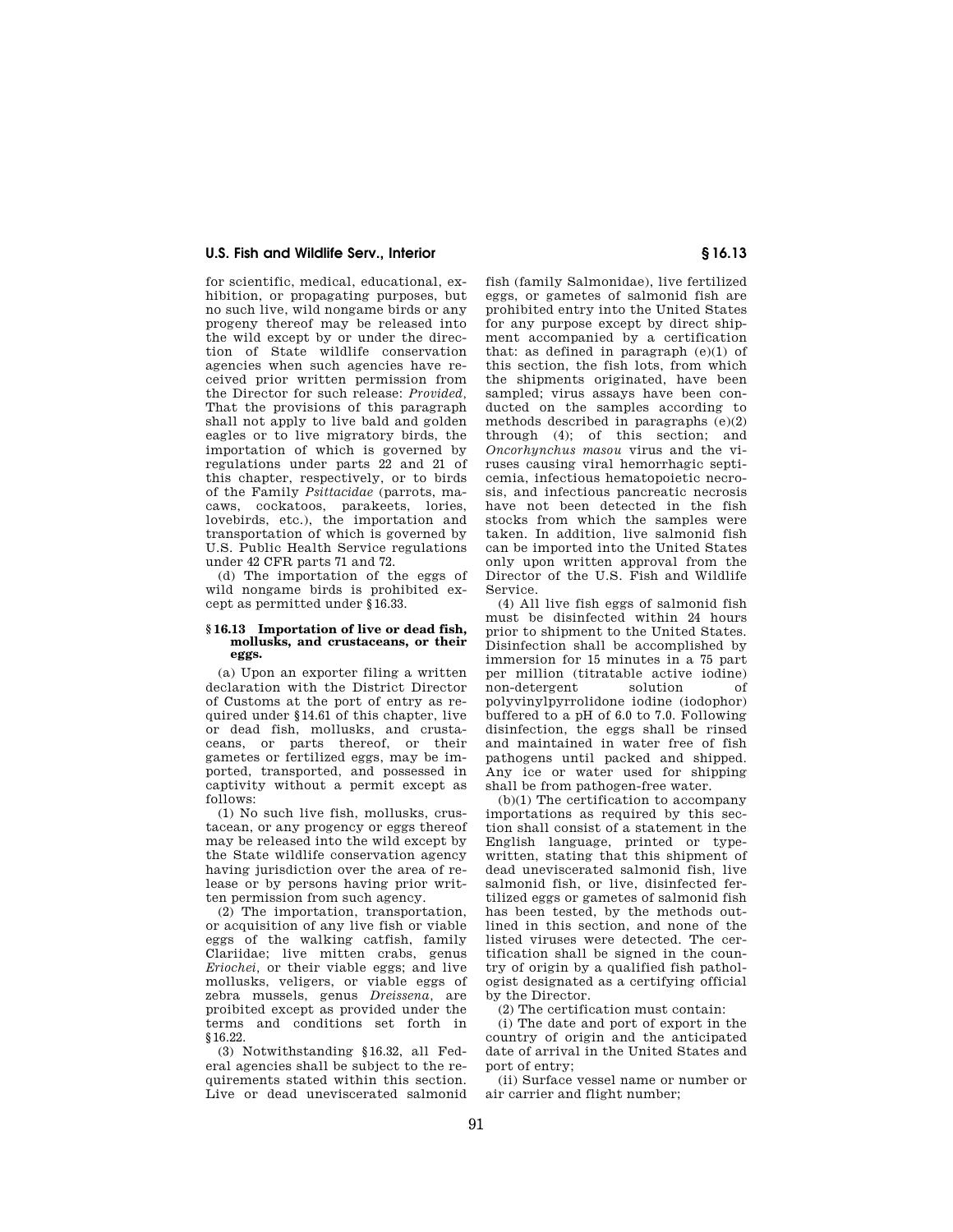(iii) Bill of lading number or airway bill number;

(iv) The date and location where fish, tissue, or fluid samples were collected;

(v) The date and location where virus assays were completed; and

(vi) The original handwritten signature, in ink, of the certifying official and his or her address and telephone number.

(3) Certification may be substantially in the following form:

I, \_\_\_\_\_, designated by the Director of<br>the U.S. Fish and Wildlife Service on  $\left( \text{date} \right)$ , as a certifying official for (country), as required by Title 50, (country), as required by Title 50,<br>CFR 16.13, do hereby certify that the fish  $\frac{1}{\text{det}(s)}$  of origin for this shipment of  $\frac{1}{\text{det}(s)}$ salmonid fish, live salmonid fish, live salmonid fish eggs disinfected as described in § 16.13, or live salmonid gametes to be shipped under \_\_\_\_\_(bill of lading number<br>or airway bill number), were sampled at  $(location of fish facility) on$  $\begin{array}{lll}\n \text{(sampling date)} \text{ and the required} \\
\text{says were completed on} & (\text{date})\n \end{array}$ viral assays were completed on  $\frac{\text{(date)}}{\text{(location)}}$ assays were completed) at \_\_\_\_(location<br>where assays were conducted) using the methodology described in § 16.13. I further certify that *Oncorhynchus masou* virus and the viruses causing viral hemorrhagic septicemia, infectious hematopoietic necrosis, and infectious pancreatic necrosis have not been detected in viral assays of the fish lot(s) of origin.

The shipment is scheduled to depart  $\frac{\text{city and country}}{\text{via}}$  (name of carrier) with anticivia  $\frac{1}{\text{rate of carrier}}$  (name of carrier) with anticipated arrival at the port of  $\frac{\phantom{0}}{\phantom{0}}$  (city),  $U.S.A., on$  (date).

 $\overline{\text{(Signature in ink of certifying official)}}$ 

| (Printed name of certifying official)       |  |
|---------------------------------------------|--|
| Date:                                       |  |
| Organization employing certifying official: |  |
| Mailing address:                            |  |
| City:                                       |  |
| State/Province:                             |  |
| Zip Code/Mail Code:                         |  |
| Country:                                    |  |
| Office telephone number: International code |  |
| Telephone number                            |  |
| Fax number                                  |  |

(c) Nothing in this part shall restrict the importation and transportation of dead salmonid fish when such fish have been eviscerated (all internal organs removed, gills may remain) or filleted or when such fish or eggs have been processed by canning, pickling, smoking, or otherwise prepared in a manner whereby the *Oncorhynchus masou* virus and the viruses causing viral hemorrhagic septicemia, infectious hematopoietic necrosis, and infectious pancreatic necrosis have been killed.

(d) Any fish caught in the wild in North America under a valid sport or commercial fishing license shall be exempt from sampling and certification requirements and from filing the Declaration for Importation of Wildlife. The Director may enter into formal agreements allowing the importation of gametes, fertilized eggs, live fish, or dead, uneviscerated fish without inspection and certification of pathogen status, if the exporting Nation has an acceptable program of inspection and pathogen control in operation, can document the occurrence and distribution of fish pathogens within its boundaries, and can demonstrate that importation of salmonid fishes into the United States from that National will not pose a substantial risk to the public and private fish stocks of the United States.

(e) *Fish sampling requirements, sample processing, and methods for virus assays*—(1) *Fish sampling requirements.* (i) Sampling for virus assays required by this section must be conducted within the six (6) months prior to the date of shipment of dead uneviscerated salmonid fish, live salmonid fish, live salmonid eggs, or salmonid gametes to the United States. Sampling shall be on a lot-by-lot basis with the samples from each lot distinctively marked, maintained, and processed for virus assay separately. A fish lot is defined as a group of fish of the same species and age that originated from the same discrete spawning population and that always have shared a common water supply. In the case of adult broodstock, various age groups of the same fish species may be sampled as a single lot, provided they meet the other conditions previously stated and have shared the same container(s) for at least 1 year prior to the sampling date.

(ii) In a sample, or sub-sample of a given lot, collection of 10 or more moribund fish shall be given first preference. The remainder of fish required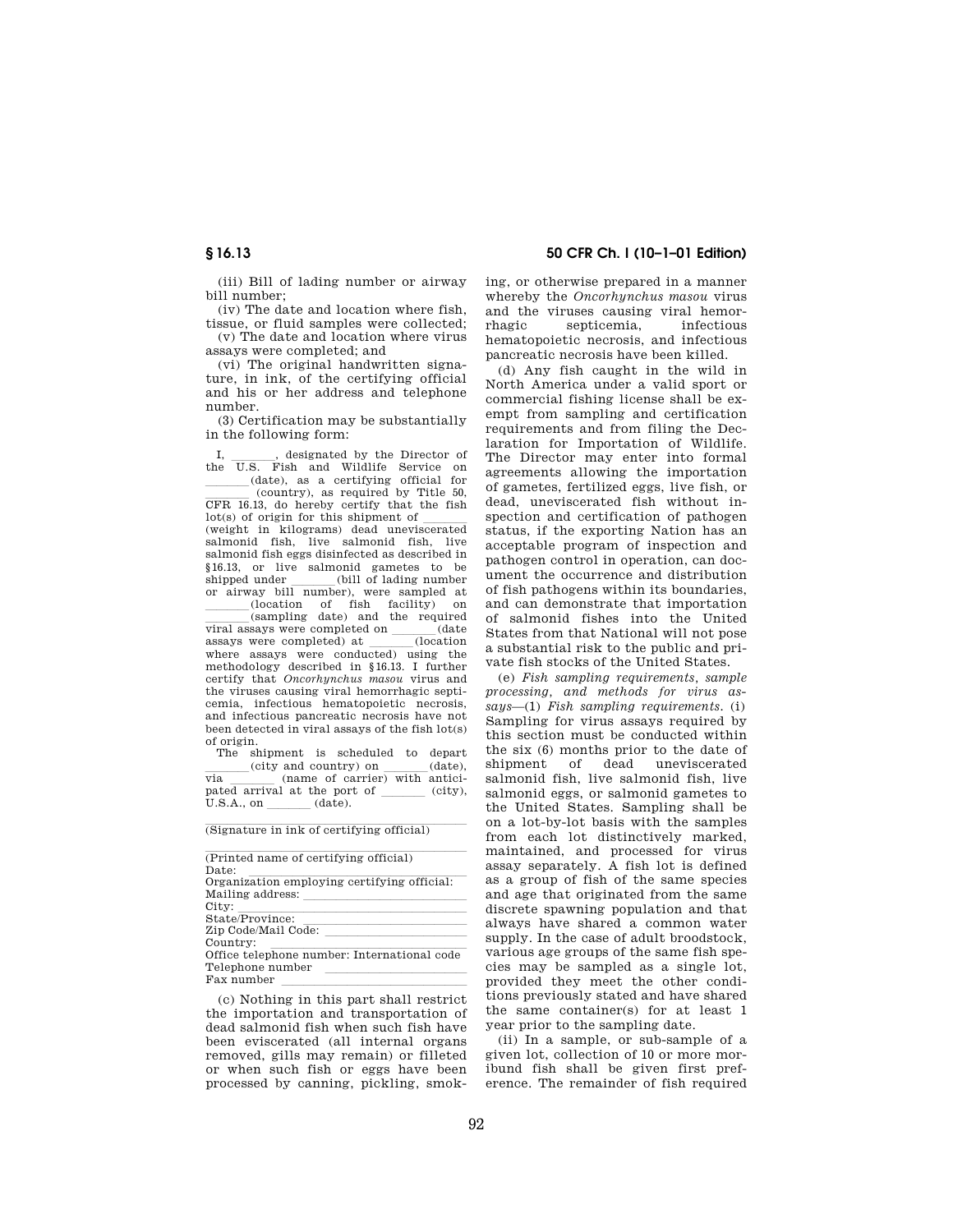for collection shall be randomly selected live fish from all containers occupied by the lot being sampled. Moribund fish shall be collected and processed separately from randomly selected fish. In the event the sample is taken from adult broodstock of different ages that share the same container, first preference shall be given to collecting samples from the older fish.

(iii) The minimum sample numbers collected from each lot must be in accordance with a plan that provides 95 percent confidence that at least one fish, with a detectable level of infection, will be collected and will be present in the sample if the assumed minimum prevalence of infection equals or exceeds 2 percent. A total of 150 fish collected proportionately from among all containers shared by the lot usually meets this requirement. A sampling strategy based on a presumed pathogen prevalence of 5 percent (60 fish) may be used to meet sampling requirements for shipments of gametes, fertilized eggs, or uneviscerated dead fish; provided that in the previous 2 years no disease outbreaks caused by a pathogen of concern have occurred at the facility from which the shipment originated and all stocks held at the facility have been inspected at least four times during that period (at intervals of approximately 6 months) and no pathogens of concern detected.

(iv) Fish must be alive when collected and processed within 48 hours after collection. Tissue and fluid samples shall be stored in sealed, aseptic containers and kept at 4° Celsius (C.) or on ice but not frozen.

(v) Tissue collection shall be as follows:

(A) Sac Fry and fry to 4 centimeter (cm): Assay entire fish. If present, remove the yolk sac.

(B) Fish 4–6 cm: Assay entire visceral mass including kidney.

(C) Fish longer than 6 cm: Assay kidney and spleen in approximately equal weight proportions.

(D) Spawning adult broodstock: Assay kidney and spleen tissues from males and/or females and ovarian fluid from females. Ovarian fluid may comprise up to 50 percent of the samples collected.

(2) *General sample processing requirements.* (i) Ovarian fluid samples shall be collected from each spawning female separately. All samples from individual fish shall be measured to ensure that similar quantities from each fish are combined if samples are pooled. Ovarian fluid samples from no more than five fish may be combined to form a pool.

(ii) Whole fry (less yolk sacs), viscera, and kidney and spleen tissues from no more than five fish may be similarly pooled.

(iii) Antibiotics and antifungal agents may be added to ovarian fluid or tissue samples to control microbial contaminant growth at the time of sample collection. Final concentrations shall not exceed 200–500 micrograms/milliliter ( $\mu$  g/ml) of Gentamycin, 800 international units/ milliliter (IU/ml) of penicillin, or 800  $\mu$ g/ml of streptomycin. Antifungal agent concentrations should not exceed 200 IU/ml of mycostatin (Nystatin) of 20  $\mu$ g/ml of amphotericin B (Fungizone).

(iv) Sample temperature must be maintained between 4 at 15 °C. during processing. Use separate sets of sterile homogenization and processing equipment to process fluids or tissues from each fish lot sampled. Processing equipment need not be sterilized between samples within a single lot.

(v) Homogenized tissue samples may be diluted 1:10 with buffered cell culture medium (pH 7.4–7.8) containing antibiotics and antifungal agents not exceeding the concentrations described in paragraph  $(e)(2)(iii)$  of this section. Centrifuge tissue suspensions and ovarian fluid samples  $4^{\circ}$ C. at  $2,500 \times$  gravity (g) (relative centrifugal force) for 15 minutes. Resulting supernatant solutions can be stored overnight at 4 °C.

(vi) At the time of inoculation onto cell cultures, total dilution of processed tissue samples must not exceed 1:100 ((volume to volume)  $(v/v)$ ); total dilution of ovarian fluid samples must not exceed 1:20 (v/v). In samples inoculated onto cell cultures, the final antibiotic concentration shall not exceed 100 µ g/ml of Gentamicin, 100 IU/ml of penicillin, or 100 µ g/ml of streptomycin and antifungal agent concentrations should not exceed 25 IU/ml of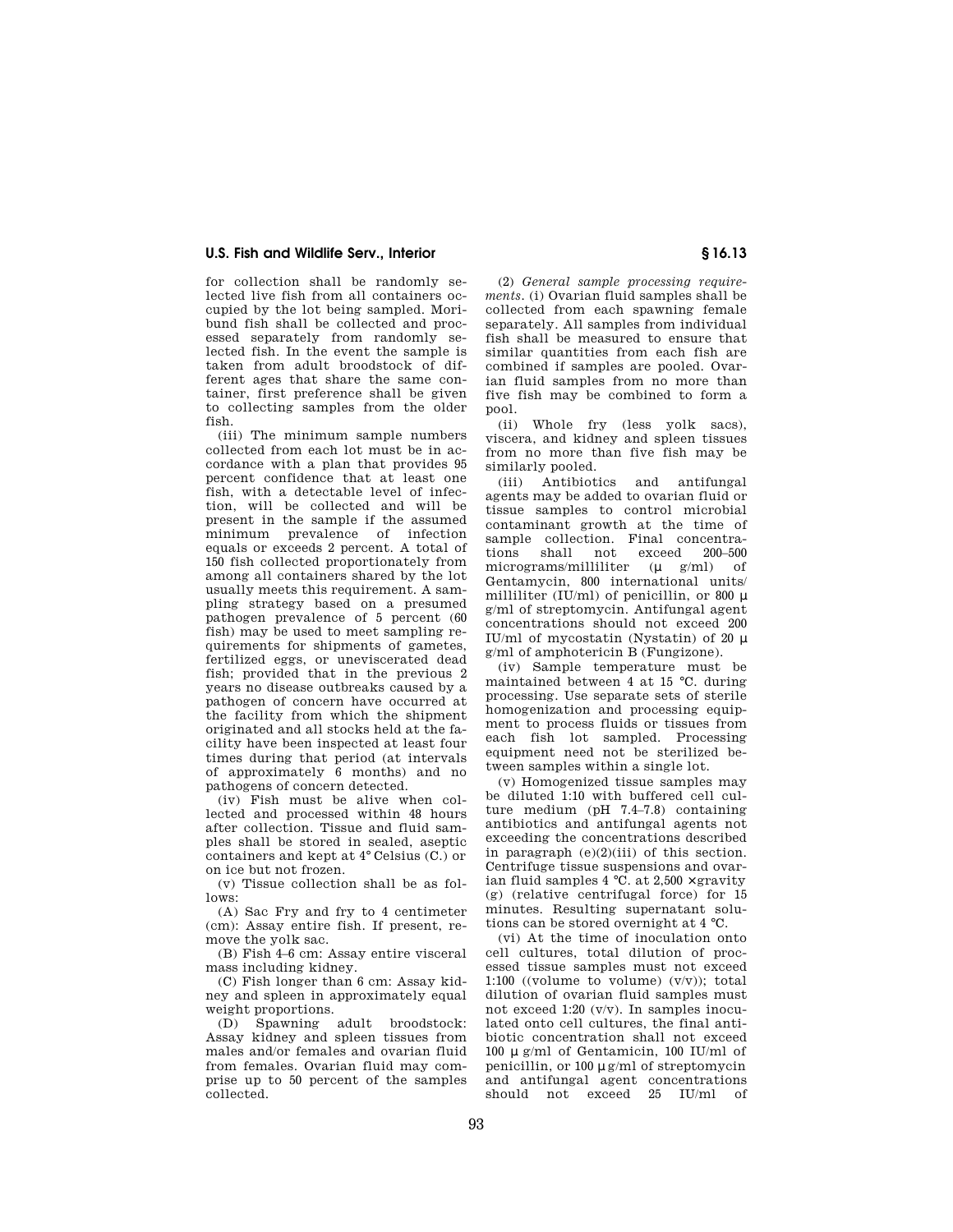mycostatin (Nystatin) or 2.5  $\mu$  g/ml of amphotericin B (Fungizone).

(3) *Cell culture procedures.* (i) Both epithelioma papulosum cyprini (EPC) and chinook salmon embryo (CHSE– 214) cell lines must be maintained and used in all virus assays. Susceptible, normal appearing, and rapidly dividing cell cultures shall be selected. Penicillin (100 IU/ml), streptomycin (100  $\mu$  g/ ml), and antifungal agents, such as mycostatin/Nystatin (25 IU/ml) or amphotericin B/Fungizone  $(2.5 \mu g/ml)$ , are permitted in media used for cell culture and virus assay work.

(ii) Cell cultures shall be seeded and grown, at optimum temperatures, to 80–90 percent confluence in 24-well plates for virus assay work.

(iii) Decant the medium from the required number of 24-well plates of each cell line, and inoculate four replicate wells per cell line with .10 ml per well of each processed sample. When all wells have been inoculated, tilt plates to spread the inocula evenly. Incubate inoculated plates for 1 hour at 15° C. for sample contact. After the 1 hour contact add cell culture medium. Medium shall be buffered or cells incubated so that a pH between 7.4 and 7.8 is maintained. All cell culture assays shall be incubated, without overlays, at 15°C. for 21 days.

(4) *Virus identification by serological methods.* All cell cultures showing cytopathic effects (CPE) must be subcultured onto fresh cell cultures. If CPE is observed, determine the presence and identity the virus by serum neutralization, dot blot, enzyme-linked immunosorbent assay, or other equivalent serological technique.

(f) Information concerning the importation requirements of this section and application requirements for designation as a certifying official for purposes of this section may be obtained by contacting: U.S. Department of the Interior, U.S. Fish and Wildlife Service, Division of Fish Hatcheries (820 Arlington Square), 1849 C Street, NW., Washington, DC 20240. Telephone 703– 358–1878.

(g) The information collection requirements contained in this part have been approved by the Office of Management and Budget under 44 U.S.C. 3501 *et seq.* and assigned clearance number 1018–0078. The information is being collected to inform U.S. Customs and USFWS inspectors of the contents, origin, routing, and destination of fish and eggs shipments and to certify that the fish lots were inspected for listed pathogens. The information will be used to protect the health of the fishery resource. Response is required to obtain a benefit.

[58 FR 58979, Nov. 5, 1993, as amended at 65 FR 37063, June 13, 2000]

## **§ 16.14 Importation of live amphibians or their eggs.**

Upon the filing of a written declaration with the District Director of Customs at the port of entry as required under § 14.61, all species of live amphibians or their eggs may be imported, transported, and possessed in captivity, without a permit, for scientific, medical, education, exhibition, or propagating purposes, but no such live amphibians or any progeny or eggs thereof may be released into the wild except by the State wildlife conservation agency having jurisdiction over the area of release or by persons having prior written permission for release from such agency.

## **§ 16.15 Importation of live reptiles or their eggs.**

(a) The importation, transportation, or acquisition is prohibited of any live specimen or egg of the brown tree snake (*Boiga irregularis*): Provided, that the Director shall issue permits authorizing the importation, transportation, and possession of such live snakes or viable eggs under the terms and conditions set forth in § 16.22.

(b) Upon the filing of a written declaration with the District Director of Customs at the port of entry as required under § 14.61, all other species of live reptiles or their eggs may be imported, transported, and possessed in captivity, without a permit, for scientific, medical, educational, exhibitional or propagating purposes, but no such live reptiles or any progency or eggs thereof may be released into the wild except by the State wildlife conservation agency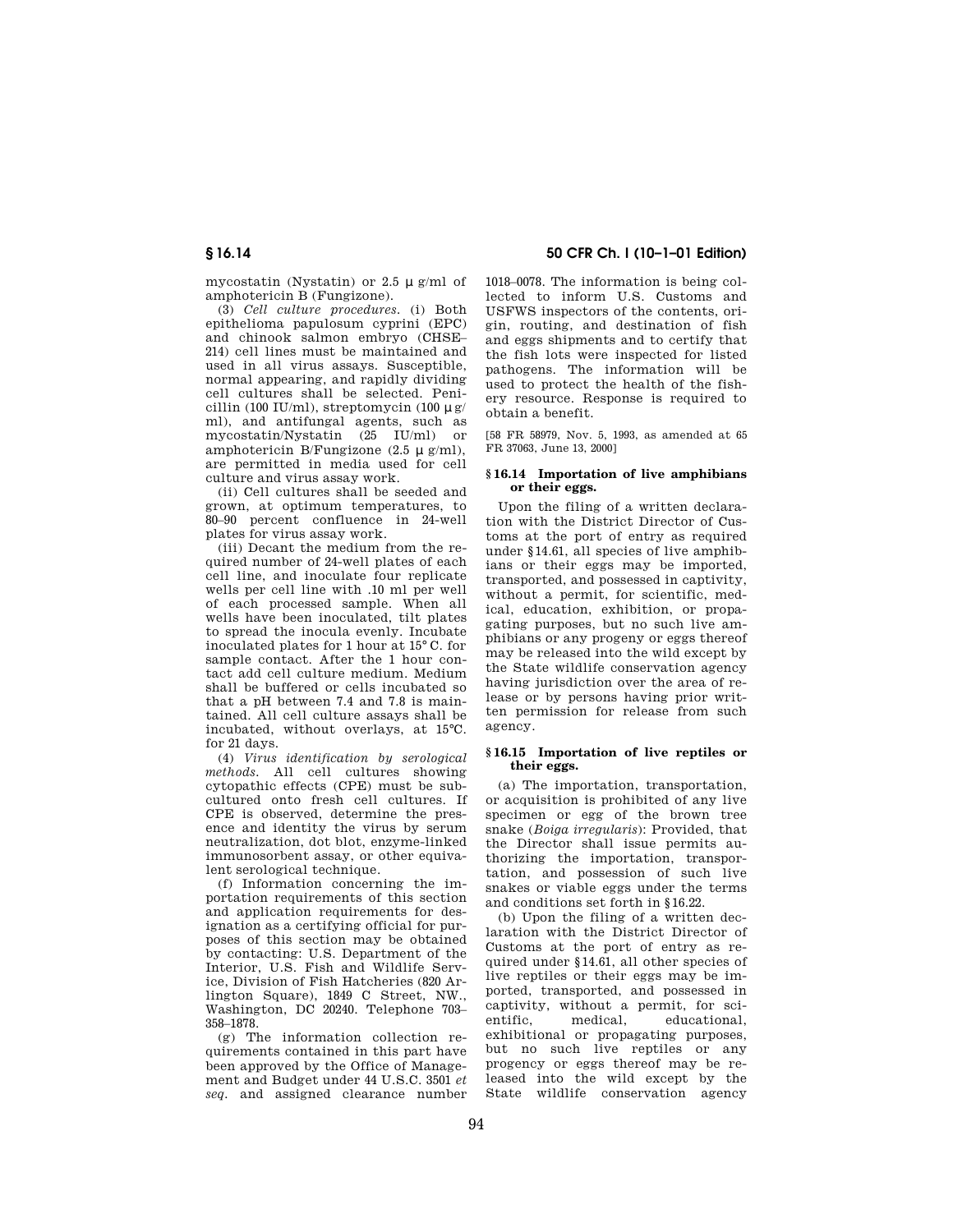having jurisdiction over the area of release or by persons having prior written permission for release from such agency.

[55 FR 17441, Apr. 25, 1990]

# **Subpart C—Permits**

# **§ 16.22 Injurious wildlife permits.**

The Director may, upon receipt of an application and in accordance with the issuance criteria of this section, issue a permit authorizing the importation into or shipment between the continental United States, the District of Columbia, Hawaii, the Commonwealth of Puerto Rico, or any possession of the United States of injurious wildlife (See subpart B of this part) for zoological, educational, medical, or scientific purposes.

(a) *Application requirements.* Submit applications for permits to import, transport or acquire injurious wildlife for such purposes to the Director, U.S. Fish and Wildlife Service, (Attention: Office of Management Authority), 4401 N. Fairfax Drive, Room 700, Arlington, VA 22203. Submit applications in writing on a Federal Fish and Wildlife License/Permit application (Form 3–200) and attach all of the following information:

(1) The number of specimens and the common and scientific names (genus and species) of each species of live wildlife proposed to be imported or otherwise acquired, transported and possessed;

(2) The purpose of such importation or other acquisition, transportation and possession;

(3) The address of the premises where such live wildlife will be kept in captivity;

(4) A statement of the applicant's qualifications and previous experience in caring for and handling captive wildlife.

(b) *Additional permit conditions.* In addition to the general conditions set forth in part 13 of this subchapter B, permits to import or ship injurious wildlife for zoological, educational, medical, or scientific purposes shall be subject to the following conditions:

(1) All live wildlife acquired under permit and all progeny thereof, must be confined in the approved facilities on the premises authorized in the permit.

(2) No live wildlife, acquired under permit, or any eggs or progeny thereof, may be sold, donated, traded, loaned, or transferred to any other person unless such person has a permit issued by the Director under § 16.22 authorizing him to acquire and possess such wildlife or the eggs or progeny thereof.

(3) Permittees shall notify the nearest Special Agent-in-Charge (see § 10.22 of this chapter) by telephone or other expedient means within 24 hours following the escape of any wildlife imported or transported under authority of a permit issued under this section, or the escape of any progeny of such wildlife, unless otherwise specifically exempted by terms of the permit.

(c) *Issuance criteria.* The Director shall consider the following in determining whether to issue a permit to import or ship injurious wildlife for zoological, educational, medical, or scientific purposes:

(1) Whether the wildlife is being imported or otherwise acquired for a bona fide scientific, medical, educational, or zoological exhibition purpose;

(2) Whether the facilities for holding the wildlife in captivity have been inspected and approved, and consist of a basic cage or structure of a design and material adequate to prevent escape which is maintained inside a building or other facility of such structure that the wildlife could not escape from the building or other facility after escaping from the cage or structure maintained therein;

(3) Whether the applicant is a responsible person who is aware of the potential dangers to public interests posed by such wildlife, and who by reason of his knowledge, experience, and facilities reasonably can be expected to provide adequate protection for such public interests; and

(4) If such wildlife is to be imported or otherwise acquired for zoological or aquarium exhibition purposes, whether such exhibition or display will be open to the public during regular appropriate hours.

(d) The Office of Management and Budget approved the information collection requirements contained in this